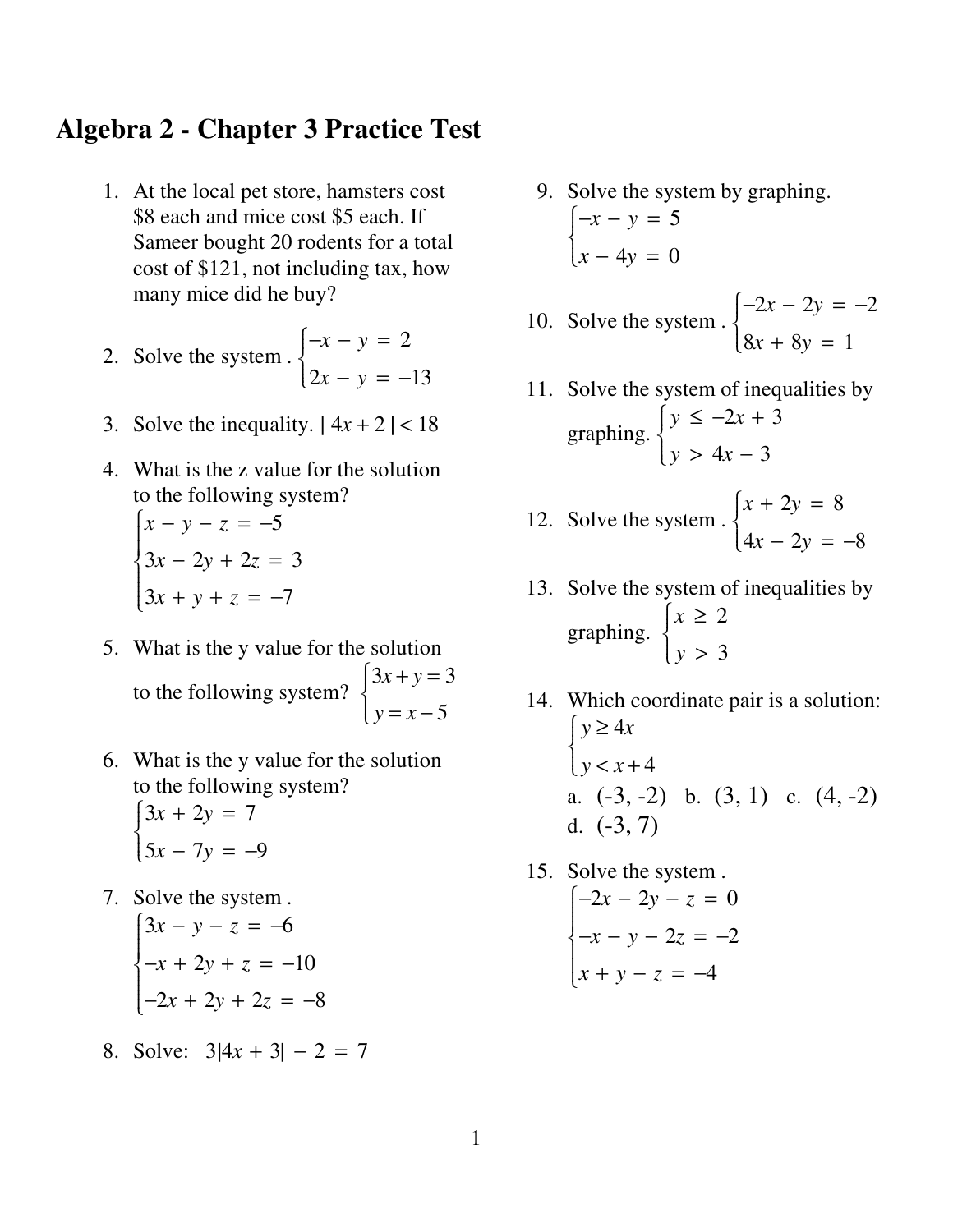16. Solve the system. 
$$
\begin{cases} \frac{1}{4}v + w = 1 \\ \frac{3}{2}v + 4w = 8 \end{cases}
$$

- 17. Solve the system of inequalities by graphing. *y* ≥  $-4x - 1$ *y* ≤ 1 2 *x* + 1 Ï Ì  $\overline{\mathcal{L}}$ ÔÔÔÔÔÔÔ  $\Bigg\}$
- 19. A game was attended by 600 people and they made a total of \$2400. It costs \$3 for children and \$8 for adults to attend the game. Set up a system of equations that represents the numbers of adults and children who attended the game.

20. Solve the system. 
$$
\begin{cases} 3x + y = -\frac{1}{2} \\ \frac{x}{3} - y = 1 - 2x \end{cases}
$$

18. Solve the system:<br> $\begin{cases} -2x + 2y + 2 = 0 \end{cases}$ 

$$
\begin{cases}\n-2x + 2y + 2 = 0 \\
-4x + 4y = 3\n\end{cases}
$$

## **The following 3 problems will be like the extra credit problems on the test.**

21. Subtract.

21. **Solution**  
\n
$$
\begin{bmatrix}\n-1 & 2 & 0 \\
-5 & 8 & 9\n\end{bmatrix} - \begin{bmatrix}\n-1 & 3 & -8 \\
1 & 4 & 7\n\end{bmatrix}
$$
\n22. Multiply. 
$$
\begin{bmatrix}\n4 & 0 \\
9 & 8\n\end{bmatrix} \begin{bmatrix}\n-5 & -1 \\
-1 & -2\n\end{bmatrix}
$$

 23. Use Cramer's Rule to find the x value for the solution to the system. Ï

$$
\begin{cases}\n2y - 2z = -2 \\
x + 4y + 2z = -25 \\
2x - 4y + 4z = 10\n\end{cases}
$$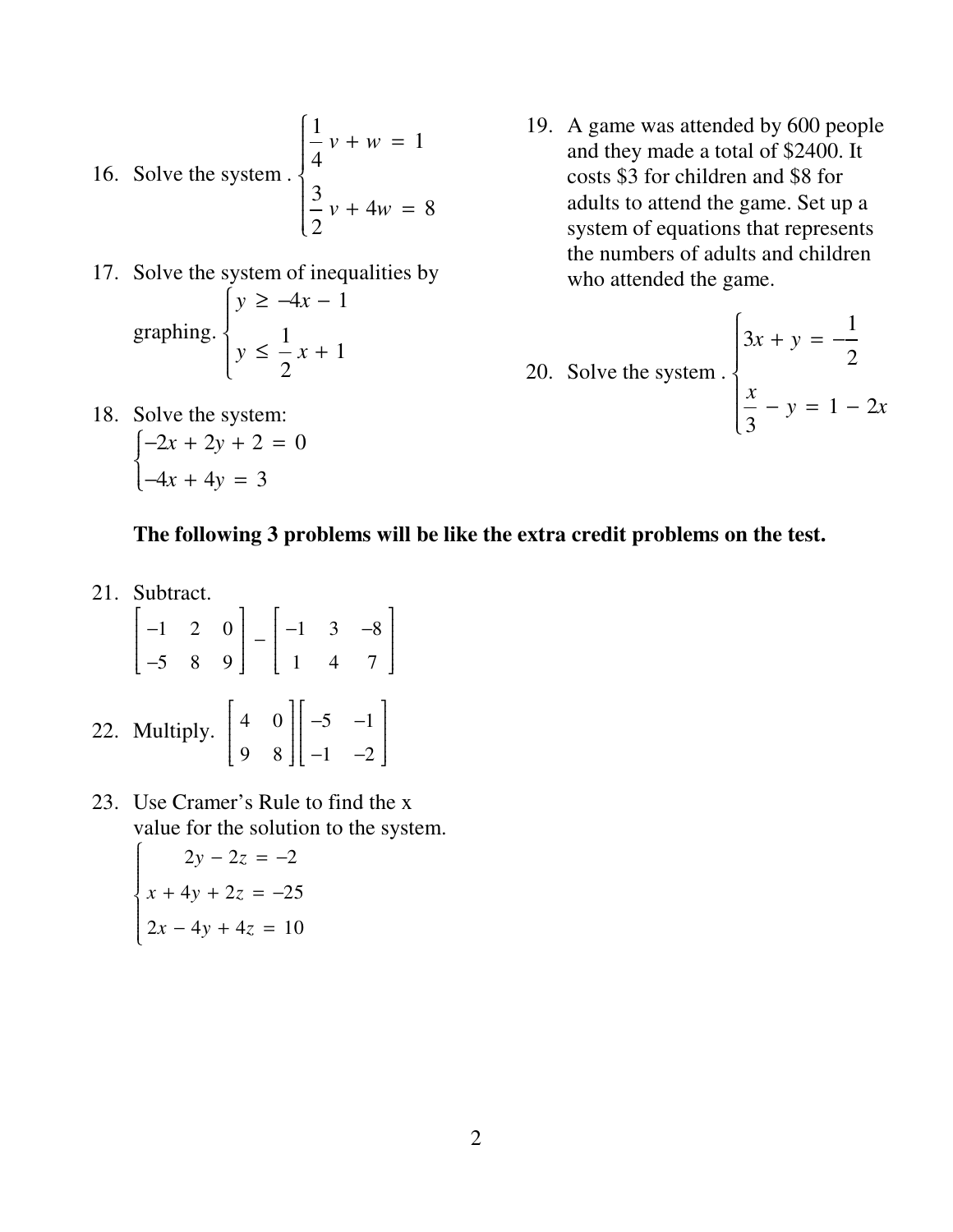## **Algebra 2 - Chapter 3 Practice Test Answer Section**



10. no solutions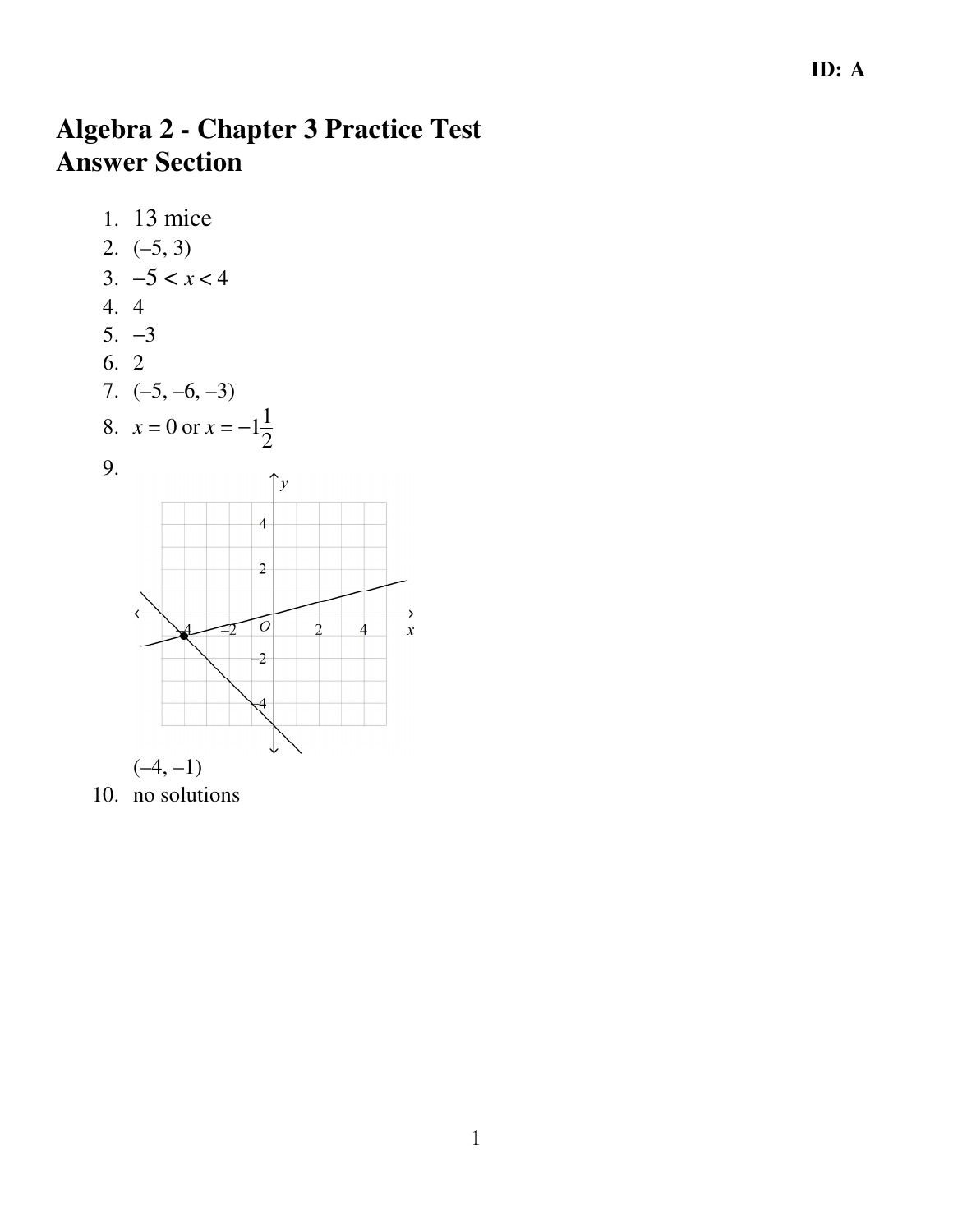ID:  $A$ 









- 15. no solution
- 16.  $(8, -1)$